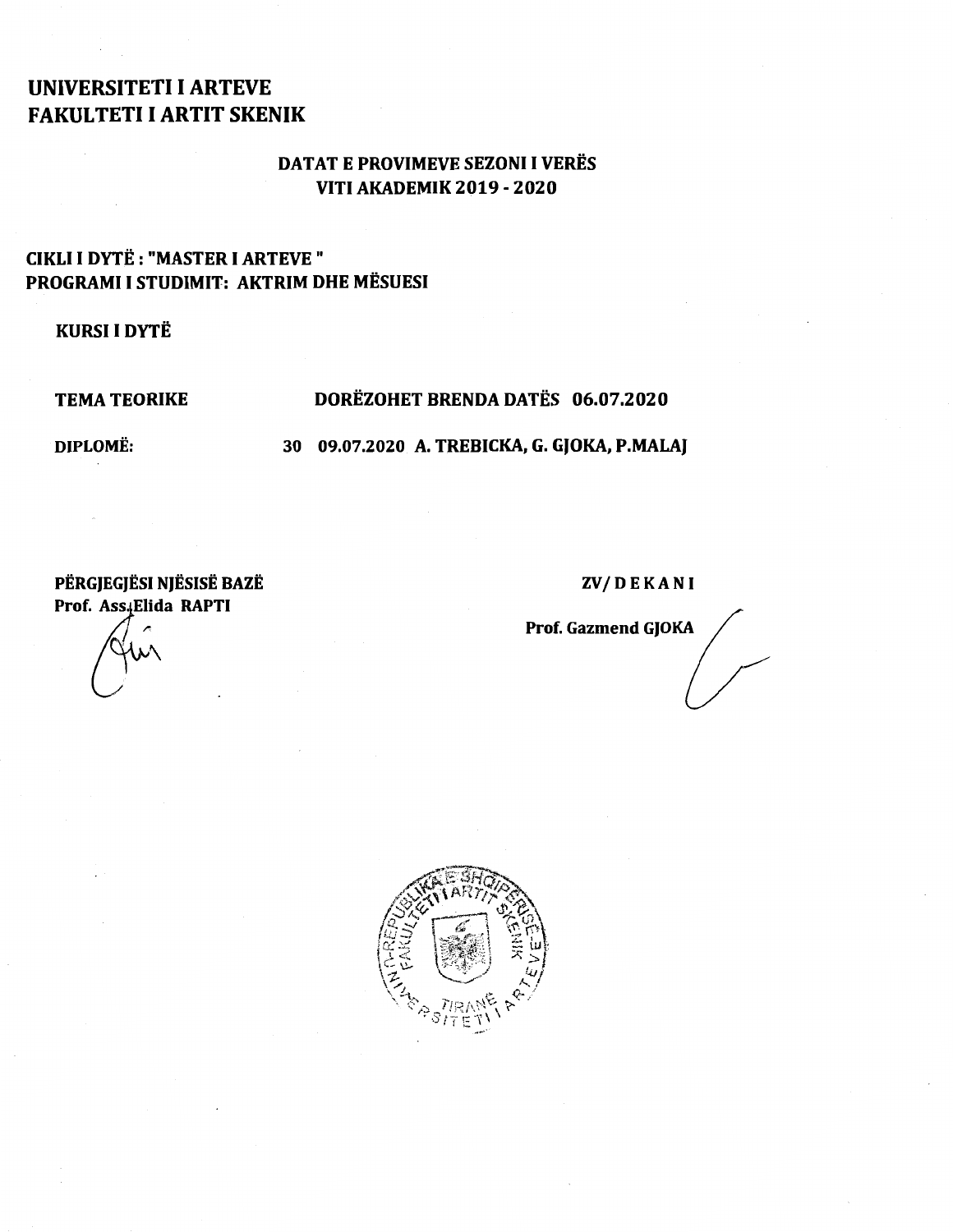## **CIKLI I DYTË: "MASTER I ARTEVE"** PROGRAMI I STUDIMIT: REGJI TEATRI DHE SPEKTAKLIT DHE MËSUESI

**KURSI I DYTË** 

SHËNIM: LËNDËT DETYRIME DO TË SHLYHEN ORËN E FUNDIT TË MËSIMIT TË SEMESTRIT TË DYTË.

**TEMAT TEORIKE** 

DORËZOHET BRENDA DATËS 06.07.2020

**DIPLOMË** 

### 30 20/07/2020 M. KUTALI, A. CELOALIAJ, A. MALAJ

SHEFI DEPARTAMENTIT Prof. Milto KUTALI

**ZV/DEKANI** 

Prof. Gazmend GJOKA

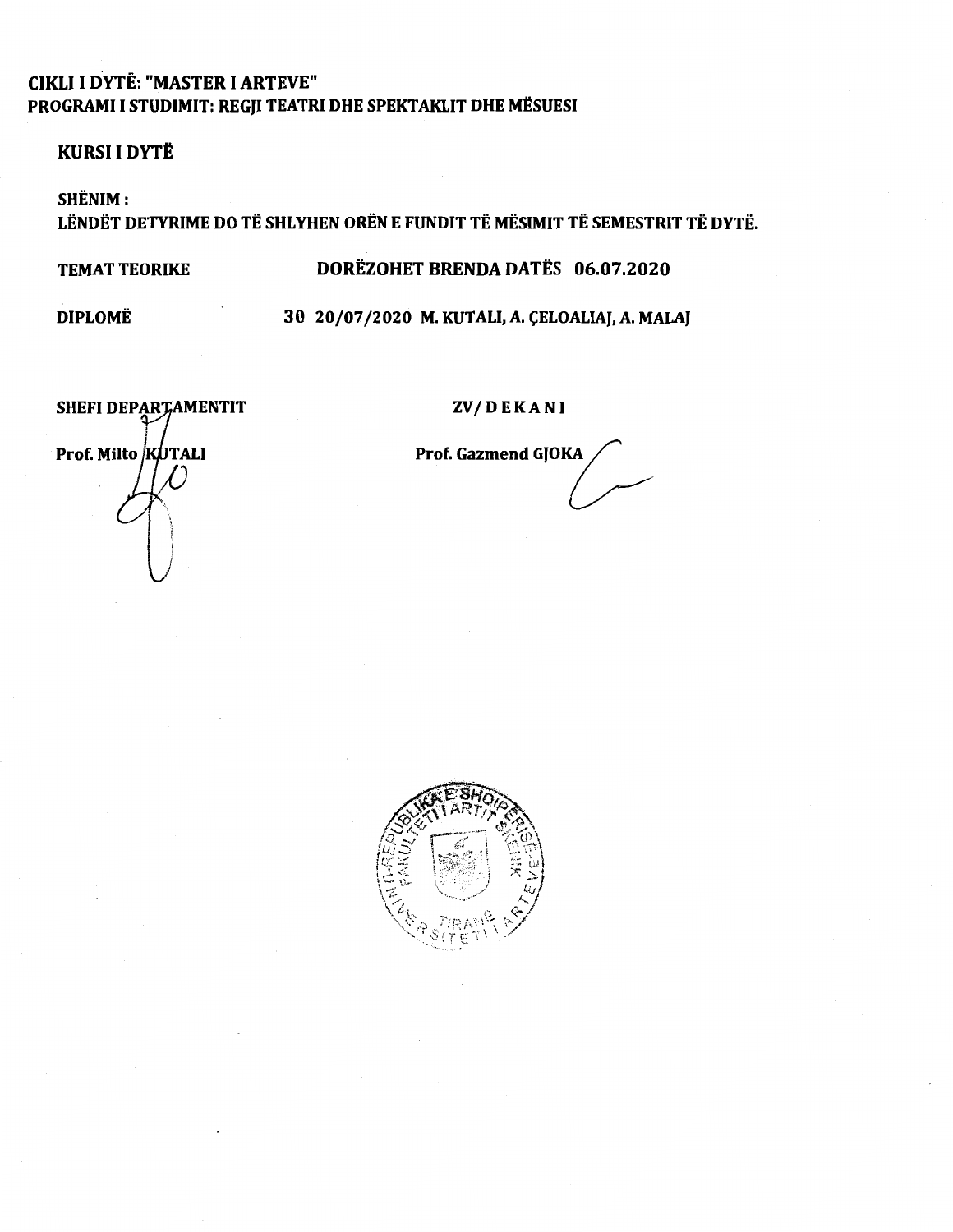## **CIKLI I DYTË: "MASTER I ARTEVE"** PROGRAMI I STUDIMIT: SKENOGRAFI-KOSTUMOGRAFI DHE MËSUESI

### KURSI I DYTË

SHËNIM:

LËNDËT DETYRIME DO TË SHLYHEN ORËN E FUNDIT TË MËSIMIT TË SEMESTRIT TË DYTË.

**TEMAT TEORIKE** 

## DORËZOHET BRENDA DATËS 06.07.2020

**DIPLOMË** 

30 14.07.2020 T.PUSTINA,E.BAKALLI,I.MARTINI

#### **SHEFI DEPARTAMENTIT**

**ZV/DEKANI** 

Prof. Gazmend GJOKA

Prof. Ilif M

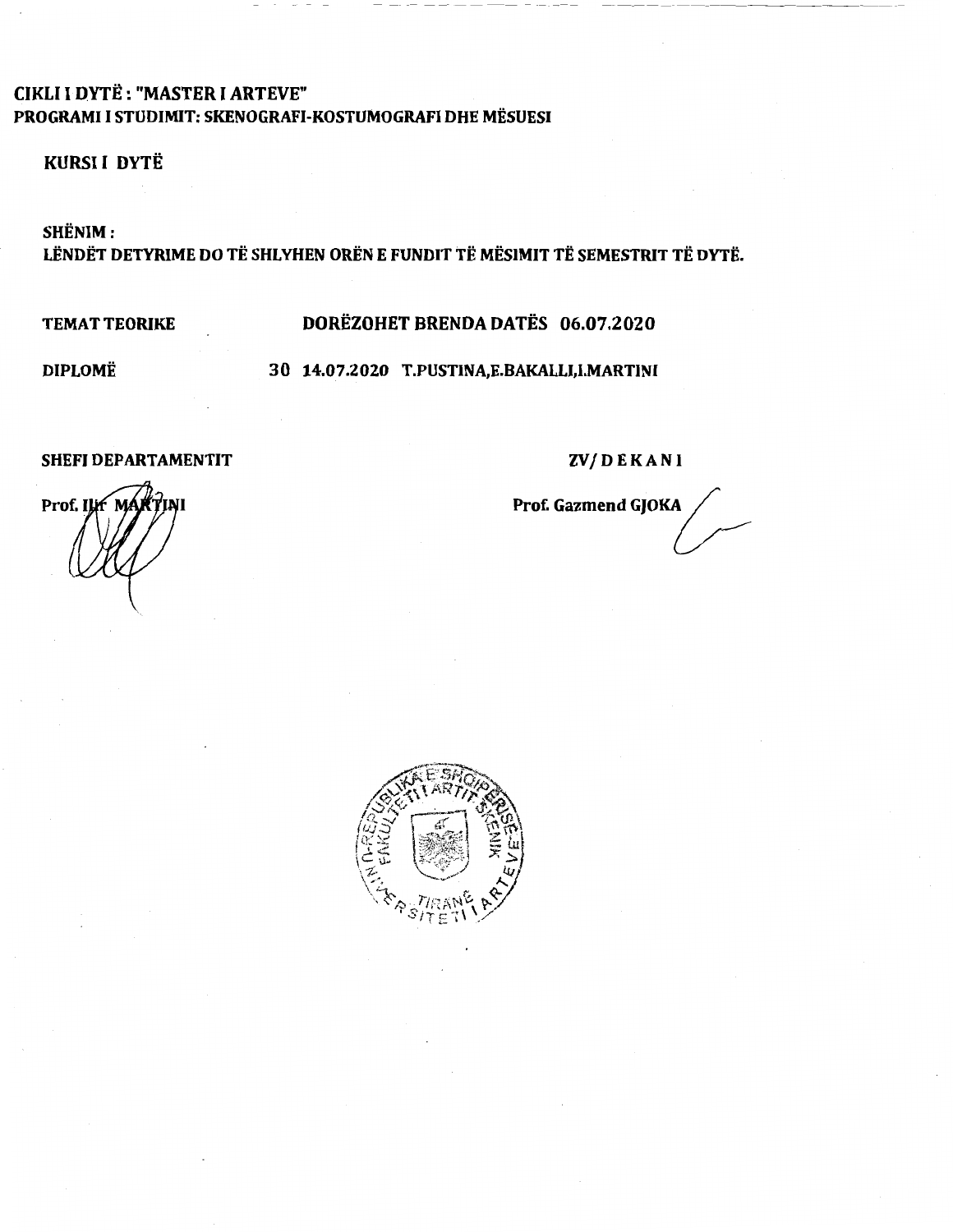## **CIKLI I DYTË " MASTER I ARTEVE"** PROGRAMI I STUDIMIT KOREOGRAFI DHE MËSUESI

### **KURSI I DYTË**

SHËNIM:

LËNDËT DETYRIME DO TË SHLYHEN ORËN E FUNDIT TË MËSIMIT TË SEMESTRIT TË DYTË.

**TEMAT TEORIKE** 

### DORËZOHET BRENDA DATËS 06.07.2020

**DIPLOMË** 

30 13.07.2020 K.BAKIU,E.NALLBANI,R.NDOKAJ

#### **SHEFI DEPARTAMENTIT**

Prof. Ilir MAR

**ZV/DEKANI** 

Prof. Gazmend GJOKA